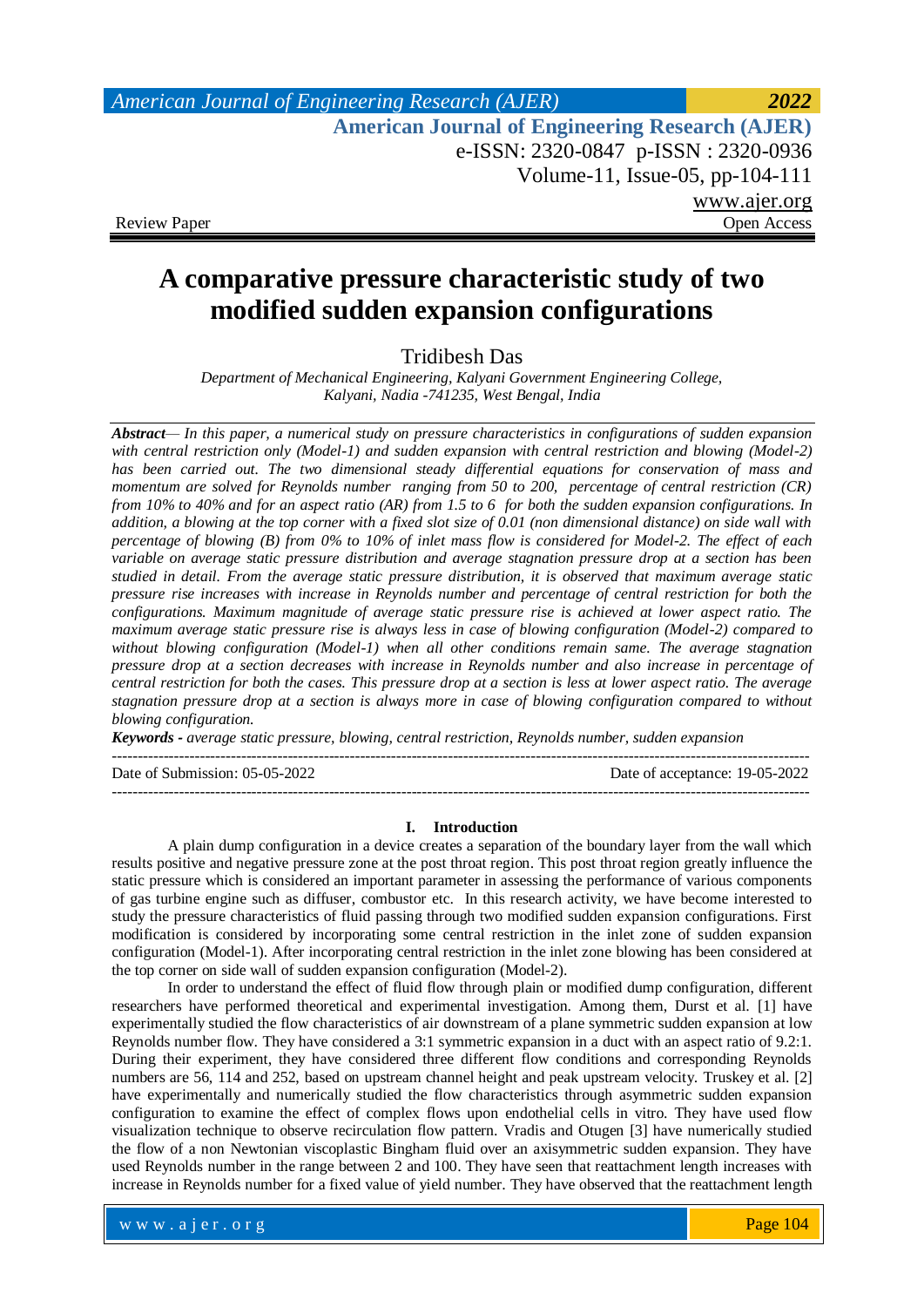and size of the recirculating flow region decreases with increase in yield numbers for a fixed value of Reynolds number. Haidekker et al. [4] have performed a two dimensional numerical simulation of the onset phase of flow through sudden expansion configuration. They have studied fluid shear stress to see the effect of endothelial cells in blood vessels. Chakrabarti et al. [5] have numerically carried out the performance simulation of a vortex controlled diffuser in low Reynolds number regime. They have considered a sudden expansion configuration with suction slot on different position of vertical and horizontal walls. They have used Reynolds number ranging from 20 to 100, aspect ratio for 2 and 4, and bleed fraction for 2 per cent, 5 per cent and 10 per cent. They have established that the position of the bleed slot should be located preferably at the vertical wall top corner of the vortex controlled diffuser for the best performance. Behrens et al. [6] have experimentally studied the combustion characteristics in a modified backward-facing step combustor using countercurrent shear to enhance the turbulent burning velocities. In modified configuration, they have considered a suction slot of 0.25 times of channel inlet height located immediately below the trailing edge. A secondary flow is pulled from the combustor via a suction pump. Abu-Nada et al. [7] have carried out numerical investigation of heat transfer and fluid flow over a backward facing step configuration under the effect of suction and blowing. In their configuration, part of the channel's bottom wall, adjacent to the step, is considered permeable and constant uniform velocity is allowed to bleed through it. They have used Reynolds number in the range of 200 to 800 and bleed coefficient ranging from -0.005 to 0.005 for an expansion ratio of 2. They have observed that the reattachment length of the primary recirculating bubble increases by increase in blowing bleed coefficient and decreases by increase in suction bleed rate. They have also observed that suction increase the size of the secondary bubble and blowing reduces it. Layek et al [8] have carried out numerical simulation to study the effects of suction and blowing on flow separation in a symmetric sudden expansion channel. They have considered uniform blowing or suction at the lower and upper porous step walls. They have used expansion ratio of 1:2 and non-dimensional inlet channel length of 4. They have observed that the blowing through the channel wall makes the asymmetric nature of flow to the symmetric by diminishing the region of separation. Ali-Baig and Khan [9] have experimentally studied the effect of different levels of over expansion on base pressure in a suddenly expanded axisymmetric duct. Tuncer et al. [10] have experimentally investigated the stability and structure of lean premixed methane air flames in a swirl stabilized premixed dump combustor at atmospheric pressure. At the inlet of the dump plane, they have considered a  $45^{\circ}$  angled eight blades swirl vane which is installed on a 20 mm diameter centre body. They have observed two elliptically shaped counter rotating recirculation vortices behind the dump plane and a central recirculation zone just downstream of dump plane.

As per brief review of literature, it is noted that a number of researchers have studied the flow through sudden expansion geometry or sudden expansion with some modification. However, it is realized that comparative study on pressure characteristics in case of sudden expansion configurations with central restriction and sudden expansion configurations with central restriction and blowing is not addressed. Therefore it has motivated authors to study systematically the effect of Reynolds number, percentage of central restriction, aspect ratio and blowing variation on average static and average stagnation pressure of fluid passing through sudden expansion configurations with central restriction and sudden expansion configuration with central restriction and blowing.

# **II. Mathematical formulation**

A schematic diagram of the computational domain for flow through sudden expansion with central restriction only (Model-1) and sudden expansion with central restriction and blowing (Model-2) is illustrated in Fig.1. (a) and (b) respectively. The flow under consideration is assumed to be steady, two-dimensional and laminar. The fluid is considered to be Newtonian and incompressible. The following dimensionless variables are defined to obtain the governing conservation equations in the non-dimensional form;

Lengths:  $x^* = x/W_1$ ,  $y^* = y/W_1$ ,  $W^* = w/w_1$ ,  $L_i^* = L_i/w_1$ ,  $L_{ex}^* = L_{ex}/w_1$ ,  $L_R^* = L_k/w_1$ ,  $L_f^* = L_f/w_1$ Velocities:  $u^* = u/U$ ,  $v^* = v/U$ . Pressure:  $p^* = p / \rho U^2$ 

**A. Governing equations**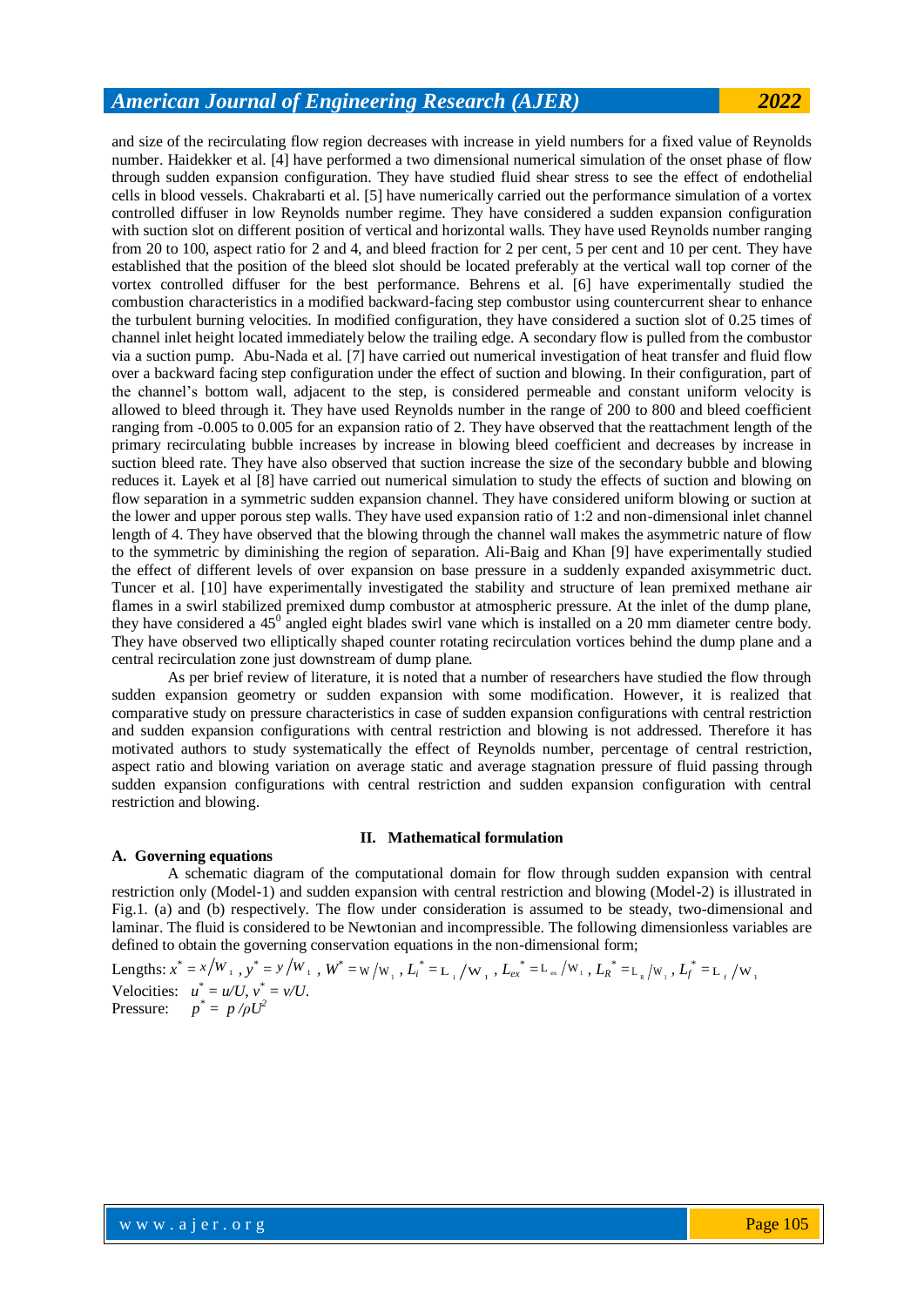

With the help of these variables, the mass and momentum conservation equations are written as follows,



#### **B. Boundary Conditions**

Four different types of boundary conditions are applied to the present problem. They are as follows,

1. At the walls: No slip condition is used, i.e.,  $u^* = 0$ ,  $v^* = 0$ .

2. At the inlet: Axial velocity is specified and the transverse velocity is set to zero, i.e.,  $\mathbf{u}^* = \mathbf{specifi}$ , ...., 1,<br>21

 $v^* = 0$ . Fully developed flow condition is specified at the inlet, i.e.,  $u^* = 1.5[-(2v^*)^2]$ .

3. At the exit: Fully developed condition is assumed and hence gradients are set to zero, i.e.,  $\partial a^* / \partial x^* = 0, \ \partial v^* / \partial x^* = 0.$ 

4. At the line of symmetry: The normal gradient of the axial velocity and the transverse velocity are set to zero, i.e.,  $\partial u^* / \partial y^* = 0$ ,  $v^* = 0$ .

#### **C. Numerical Procedure**

The partial differentials equations (1), (2) and (3) are discretised by a control volume based finite difference method. Power law scheme is used to discretise the convective terms [11]. The discretised equations are solved iteratively by SIMPLE algorithm, using line-by-line ADI (Alternating directional implicit) method. The convergence of the iterative scheme is achieved when the normalised residuals for mass and momentum equations summed over the entire calculation domain fall below  $10^{-8}$ .

In the computation, flow is assumed fully developed at the inlet and exit and therefore, exit is chosen far away from the throat. The distribution of grid nodes is non-uniform and staggered in both coordinate direction allowing higher grid node concentrations in the region close to the step and walls.

#### **III. Results and Discussion**

The important results of the present study are reported in this section. The parameters those affect the flow characteristics are identified as,

- (1) Reynolds number,  $50 \leq Re \leq 200$
- (2) Aspect ratio,  $AR = 1.5$  to 6
- (3) Central restriction from 10% to 40%
- (4) Blowing, B=0% to 10% of inlet mass flow

#### **3.1 Average static pressure distribution along the axial distance**

In the present work, the average static pressure at any cross section is determined by the following expression: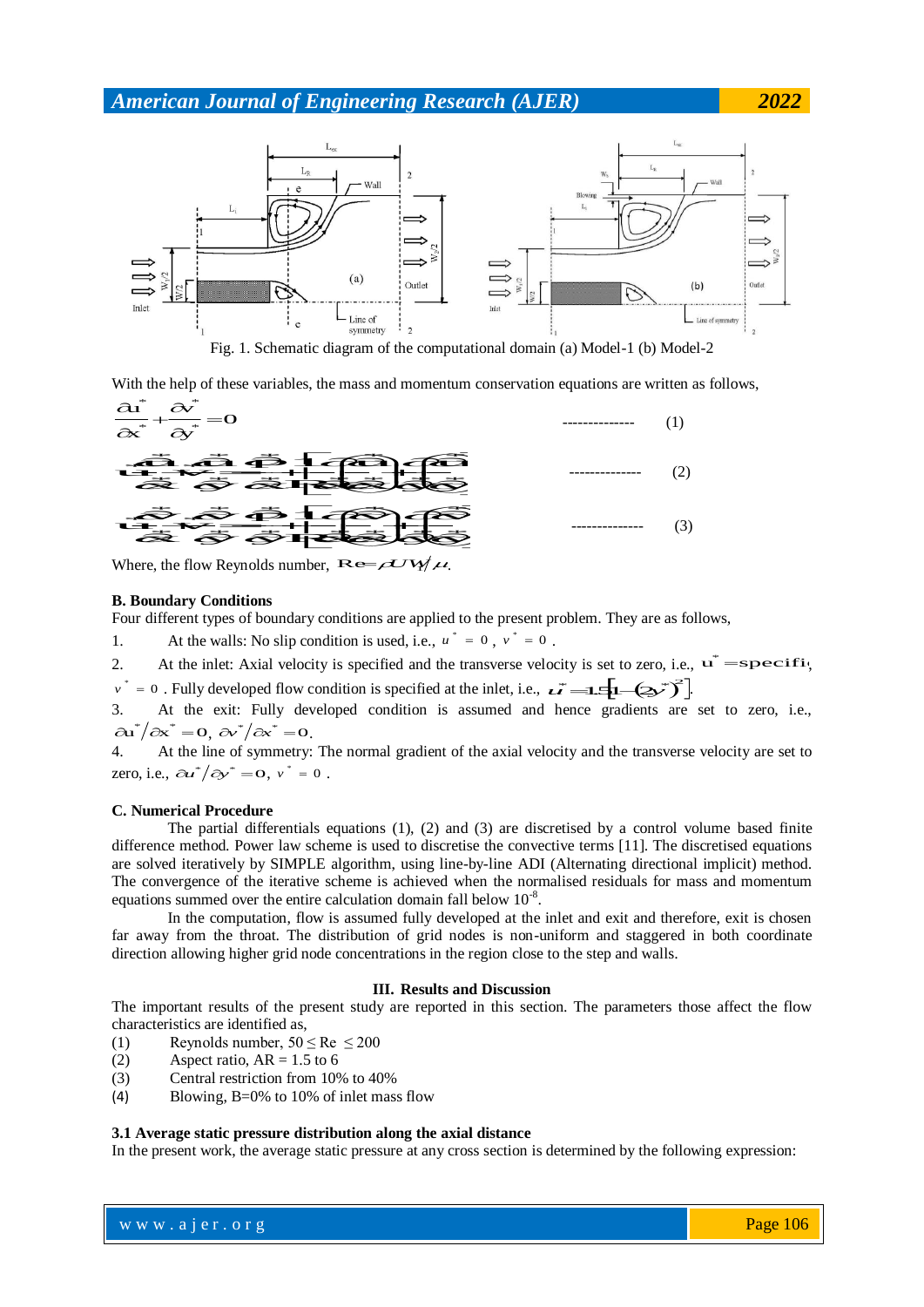$$
\mathbf{P}_{\text{av}} = \frac{\int p \, dA}{\int dA} \tag{4}
$$

The average static pressure distribution along the axial distance has been computed in this section considering the effect of blowing variation, percentage of central restriction, Reynolds number and aspect ratio. The average static pressure distribution curves along the axial distance for the configuration of sudden expansion with 20% central restriction and 0% (i.e. without blowing), 2%, 4%, 6%, 8% and 10% blowing are shown in fig. 2. For all the cases, a fixed Reynolds number of 100 with a constant aspect ratio of 2 are considered. The general characteristics of all the curves are that the steep fall of average static pressure takes place at the throat. Then, at the post throat region, at a given section there are zones of positive pressure and negative pressure. So the numerator of the equation is greatly influenced by negative pressure zone. Accordingly, the average static pressure rise at this post throat region nearer to throat is small. After reaching the maximum value, the average static pressure gradually droops due to dominating frictional effect for the rest of the region. From the figure, it is noted that the maximum magnitude of average static pressure rise from throat decreases with increase in percentage of blowing. Again, at a particular value of Reynolds number and aspect ratio, the magnitude of average static pressure rise at a section is less in case of Model-2 (blowing configuration) compared to the case of without blowing (i.e., Model-1). The probable reason may be that, when blowing is considered the recirculating bubble size decreases. Because of that, the effect of diffusion also decreases compared to without blowing configuration. This reduced diffusion decreases the magnitude of average static pressure at any section.



Fig. 2 Effect of blowing on average static pressure distribution

Fig. 3 Effect of central restriction on average static pressure distribution

The effect of central restriction on average static pressure distribution along the axial distance for Model-2 with 10% blowing and Model-1 (without blowing) is illustrated in fig. 3. In each case, different central restrictions are considered as 10%, 20%, 30% and 40% for a fixed Reynolds number of 200 with a constant aspect ratio of 2. It is noted that the maximum magnitude of average static pressure rise from throat increases with increase in percentage of central restriction for both the configurations of Model-1 and Model-2. It is also observed that, at any section the magnitude of average static pressure rise is less for the case of Model-2 compared to without blowing configuration (Model-1). Fig. 4 represents the average static pressure distribution along the axial distance for Model-1 with typically 40% central restriction and Model-2 with typically 40% central restriction and 10% blowing for typical Reynolds numbers of 50, 100, and 200 to investigate the effect of Reynolds number on average static pressure rise for stated configurations. In each case, a fixed aspect ratio of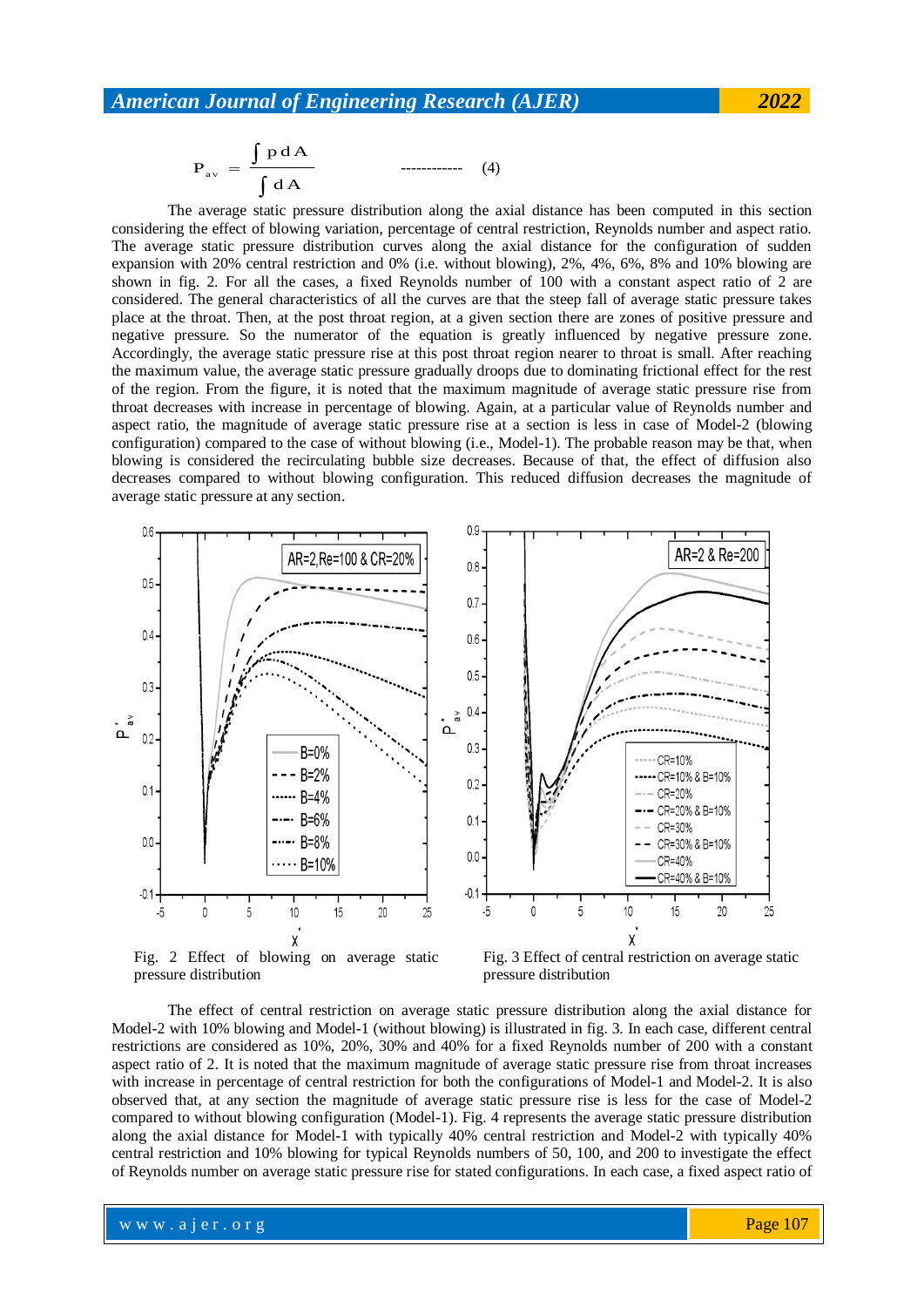2 is considered. It is seen that the maximum average static pressure rise from throat increases with increase in Reynolds number for both the configurations. Like earlier observation, for this case also, maximum magnitude of average static pressure rise from throat is always less in case of blowing configuration compared to without blowing configuration for a fixed value of Reynolds number.

The effect of aspect ratio on average static pressure distribution with axial distance for Model-1 with typically 40% central restriction and Model-2 with typically 40% central restriction and 10% blowing is presented in fig. 5. For all the cases, different aspect ratios of 1.5, 2, 4, and 6 are considered with a fixed Reynolds number of 100. At this higher percentage of central restriction (i.e., CR=40%), it is noted that the maximum magnitude of average static pressure rise from throat gradually decreases with increase in aspect ratio in case of Model-1. But, for the case of Model-2, this maximum magnitude of average static pressure rise from throat initially increases with increase in aspect ratio, and then it gradually decreases. In this case, peak value of maximum average static pressure rise is achieved at aspect ratio of 2. From the figure, it is also observed that at a particular value of aspect ratio the maximum magnitude of average static pressure rise is less in case of blowing configuration compared to without blowing.



Fig. 4 Effect of Reynolds number on average static pressure distribution

Fig. 5 Effect of aspect ratio on average static pressure distribution

#### **3.2 Average stagnation pressure distribution along the axial distance**

Stagnation pressure is very important parameter on which the overall cycle performance of gas turbine engine depends. Stagnation pressure is constant in a stream flowing without heat or work transfer only if friction is absent i.e., the stagnation pressure drop can be used as a measure of fluid friction. The computation of average stagnation pressure at any section should take into considerations of the direction of the velocity vector particularly in a flow situation, like the present case where the flow is the recirculating type. An attempt has been made to compute the average stagnation pressure at any section by the following expression:

$$
P_{\text{sav}} = \frac{\int_{A_e} \left( P_e + \frac{1}{2} \rho \overline{V_e}^2 \right) u_e dA_e}{\int_{A_e} u_e dA_e} \qquad \text{............} \tag{5}
$$

Where the subscript 'e' refers to the plane of measurement.

The average stagnation pressure distribution curves along the axial distance for Model  $-2$  with typically 20% central restriction and different percentages of blowing for a fixed Reynolds number of 100 and an aspect ratio of 2 are shown in fig. 6. Different percentages of blowing are considered as 0% (without blowing), 2%, 4%, 6%, 8% and 10% of inlet mass flow. The general behaviour of all the curves is drooping characteristics for both the configurations (with and without blowing). From the figure, it is noted that the average stagnation pressure drop increases at any section with increase in percentage of blowing. The probable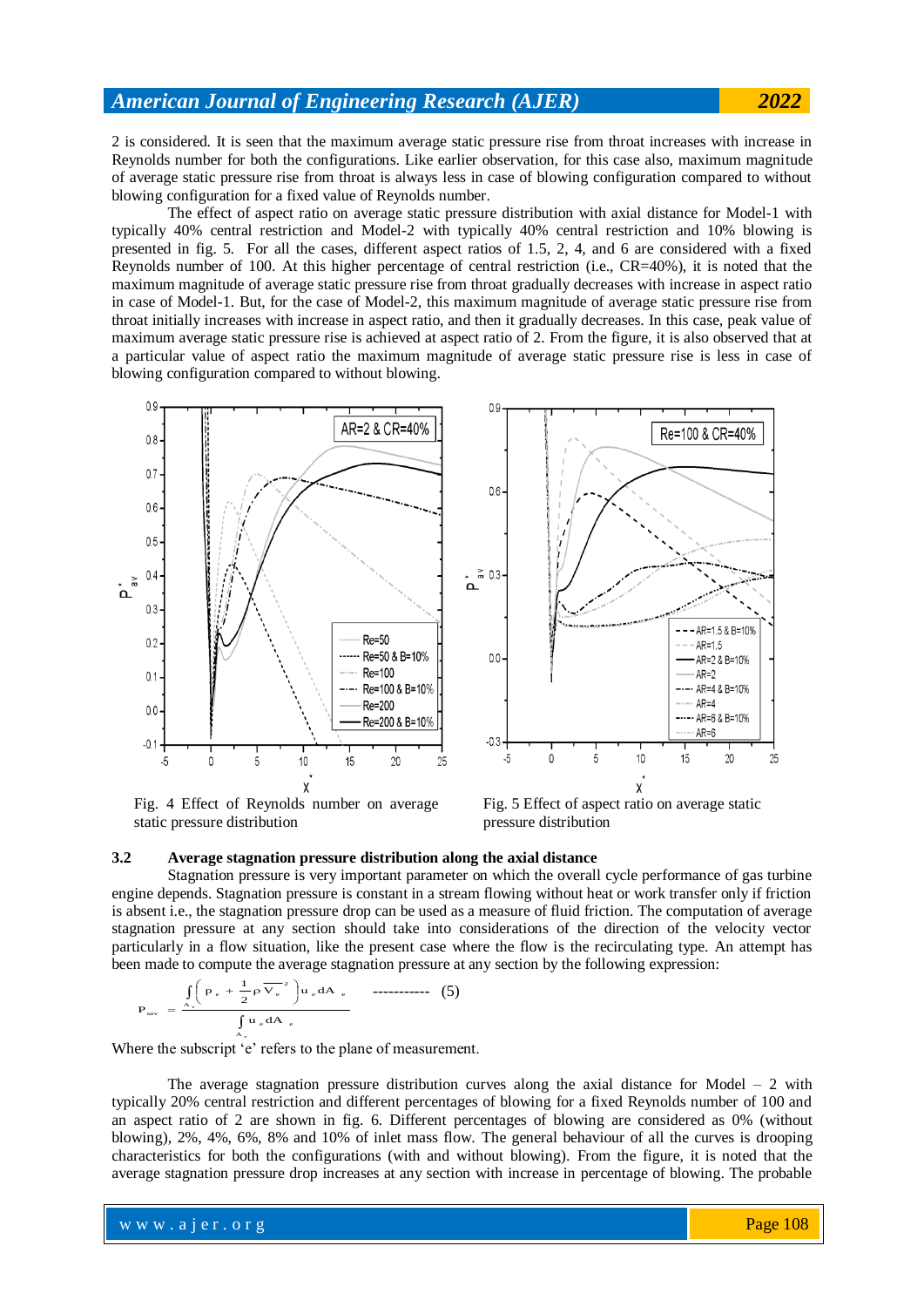reason may be that, with increase in blowing, the static pressure at any section decreases which has been observed in the earlier subsection 3.1. As Reynolds number is fixed for the considered cases, kinetic energy diffusion may increase slightly or remains more or less same because of increase in blowing. Blowing may decrease the viscous dissipative effect slightly. Finally, the viscous dissipative effect dominates the effect of diffusion as blowing percentage increases and this leads to increase in average stagnation pressure drop at any section.

The average stagnation pressure distribution with axial distance has been computed for Model  $-1$  with 10, 20, 30 and 40 percent central restrictions and Model – 2 with 10, 20, 30 and 40 percent central restrictions with blowing of 10% of inlet mass flow for a typical Reynolds number of 200 and an aspect ratio of 2. The outcome of the exercise has been depicted in fig. 7. From the study, it is seen that, for a fixed value of Reynolds number, the average stagnation pressure drop at any section increases with increase in percentage of central restriction for both the models. It is also noted that, at a particular value of Reynolds number and central restriction, more stagnation pressure drop occurs at a section when blowing configuration (Model  $-2$ ) is considered compared to without blowing configuration (Model  $-1$ ). The reason is explained earlier in this subsection. The effect of Reynolds number on average stagnation pressure distribution along the axis for Model  $-1$  with typically 40% central restriction and Model  $-2$  with typically 40% central restriction and 10% blowing has been investigated and illustrated in fig. 8.



Fig. 6 Effect of blowing on average stagnation pressure distribution

Fig. 7 Effect of central restriction on average stagnation pressure distribution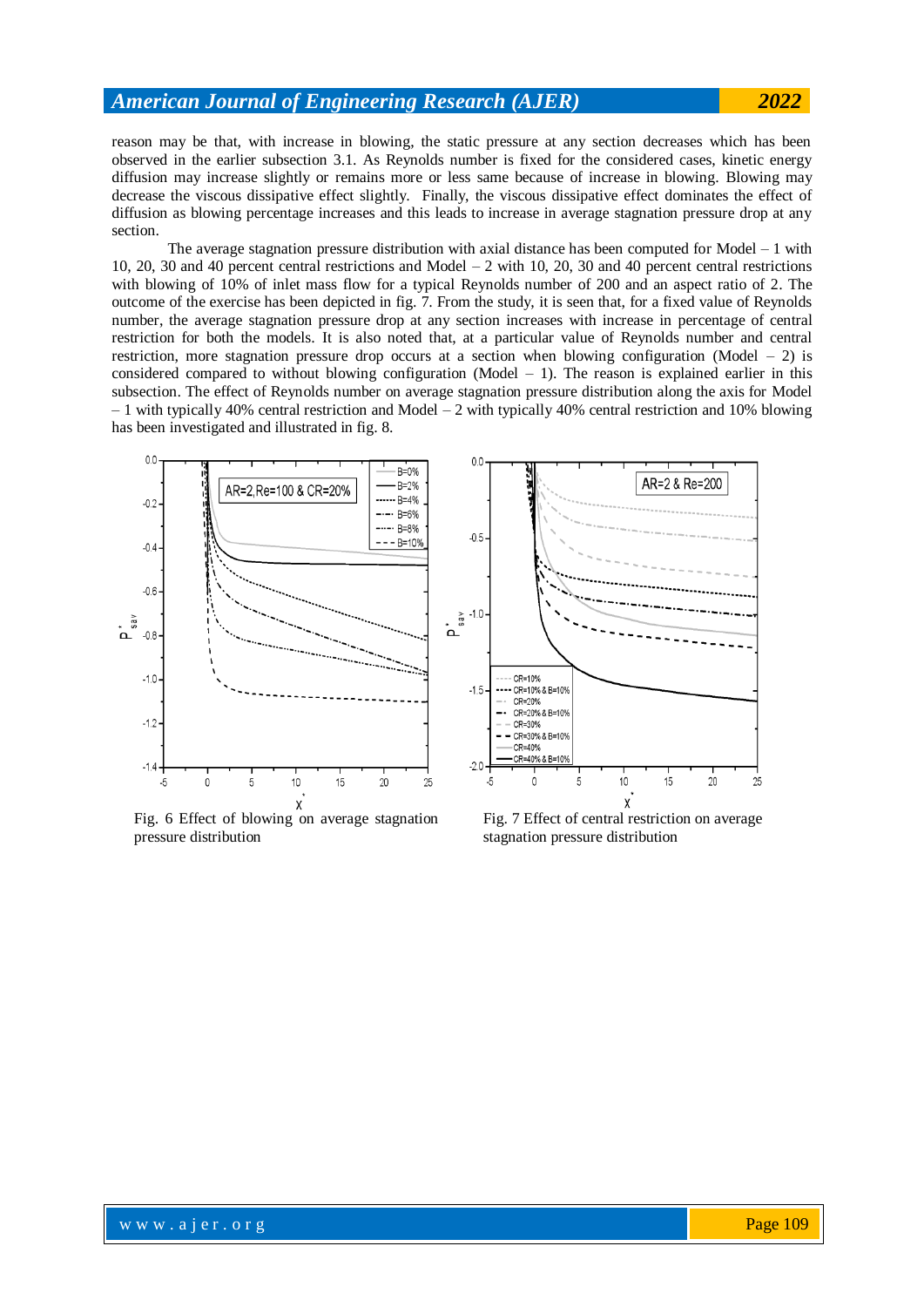



Fig. 8 Effect of Reynolds number on average stagnation pressure distribution

Fig. 9 Effect of aspect ratio on average stagnation pressure distribution

The different Reynolds numbers are considered as 50, 100 and 200 for a particular aspect ratio of 2. The general characteristics of all the curves in case of with and without blowing configurations are similar in nature. Form the figure; it is found that the average stagnation pressure drop at a section is more in case of Model  $-2$  compared to the case of Model  $-1$ , like earlier observation.

The variation of average stagnation pressure distribution along the axial distance for different aspect ratio of 2, 4 and 6 for Model – 1 with 40% central restriction and Model – 2 with 40% central restriction and 10% blowing is shown in fig. 9. In each case, a typical Reynolds number of 100 are used. It is noted that the average stagnation pressure drop at a section increases with increase in aspect ratio for both the considered models. Like earlier observation, it is again noted that the average stagnation pressure drop at a section is more in case of Model – 2 (with blowing) compared to the Model – 1 (without blowing).

#### **IV. Conclusion**

The effect of Reynolds number, central restriction and aspect ratio on average static pressure distribution and average stagnation pressure drop at a section has been investigated for both the configurations of Model-1 and Model-2. Also, the effect of blowing variation has been investigated for Model-2. This leads to the following important observations;

i) At a particular value of Reynolds number, percentage of central restriction and aspect ratio, the maximum magnitude of average static pressure rise is less in case of Model-2 compared to Model-1, and this maximum magnitude decreases gradually with increase in percentage of blowing variation.

ii) Maximum magnitude of average static pressure rise from throat increases with increase in percentage of central restriction and flow Reynolds number for both Model-1 and Model-2.

iii) Maximum magnitude of average static pressure rise from throat gradually decreases with increase in aspect ratio in case of Model-1. But, for the case of Model-2, this maximum magnitude of average static pressure rise from throat initially increases with increase in aspect ratio, and then it gradually decreases. In this case, peak value of maximum average static pressure rise is achieved at an optimum aspect ratio of 2.

iv) The average stagnation pressure drop at a section decreases with increase in Reynolds number and also increase in percentage of central restriction for both the cases. For a fixed percentage of central restriction and Reynolds number, average stagnation pressure drop at a section increases with increase aspect ratio. When other parameters remain constant the average stagnation pressure drop across a section is always more in case of blowing configuration compared to without blowing configuration.

Therefore, from the study, it may be concluded that  $Model - 2$  may give less benefit in terms of maximum magnitude of average static pressure rise and average stagnation pressure drop across a section compared to Model – 1 for all the considered parameters.

#### **Nomenclature**

 $L_i$  Inlet length (i.e., length between inlet and throat sections), m

 $L_{ex}$  Exit length (i.e., length between throat and exit sections), m